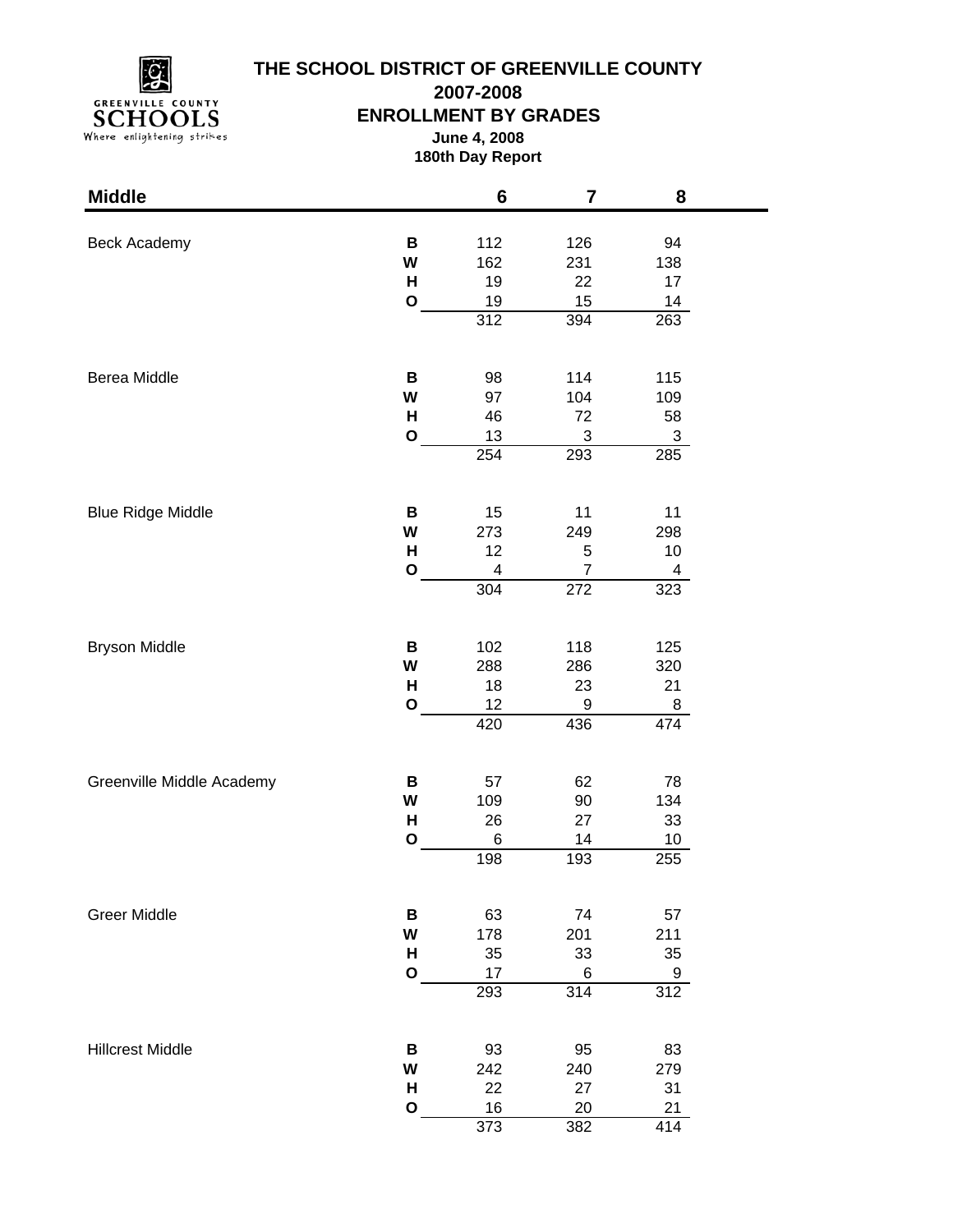

# **THE SCHOOL DISTRICT OF GREENVILLE COUNTY**

**2007-2008**

### **ENROLLMENT BY GRADES**

**June 4, 2008 180th Day Report**

| <b>Middle</b>    |                   | $6\phantom{1}$   | 7         | 8        |  |
|------------------|-------------------|------------------|-----------|----------|--|
|                  |                   |                  |           |          |  |
| Hughes Academy   | В                 | 160              | 163       | 157      |  |
|                  | W                 | 93               | 82        | 87       |  |
|                  | н<br>$\mathbf{o}$ | 21               | 22        | 24       |  |
|                  |                   | 8<br>282         | 14<br>281 | 6<br>274 |  |
|                  |                   |                  |           |          |  |
| Lakeview Middle  | B                 | 55               | 59        | 71       |  |
|                  | W                 | 58               | 41        | 73       |  |
|                  | H                 | 39               | 43        | 29       |  |
|                  | O                 | 5                | 5         | 4        |  |
|                  |                   | 157              | 148       | 177      |  |
| League Academy   | В                 | 57               | 52        | 61       |  |
|                  | W                 | 150              | 155       | 135      |  |
|                  | H                 | 21               | 21        | 24       |  |
|                  | O                 | 16               | 11        | 11       |  |
|                  |                   | 244              | 239       | 231      |  |
|                  |                   |                  |           |          |  |
| Mauldin Middle   | В                 | 81               | 90        | 91       |  |
|                  | W                 | 229              | 245       | 281      |  |
|                  | H                 | 25               | 30        | 30       |  |
|                  | O                 | 33               | 33        | 17       |  |
|                  |                   | 368              | 398       | 419      |  |
| Northwest Middle | В                 | 37               | 42        | 44       |  |
|                  | W                 | 225              | 237       | 231      |  |
|                  | H                 | 12               | 10        | 8        |  |
|                  | O                 | 3                | 3         | 5        |  |
|                  |                   | 277              | 292       | 288      |  |
| Northwood Middle | В                 | 64               | 59        | 59       |  |
|                  | W                 | 163              | 177       | 197      |  |
|                  | H                 | 31               | 28        | 23       |  |
|                  | $\mathbf O$       | 16               | 13        | 17       |  |
|                  |                   | $\overline{274}$ | 277       | 296      |  |
|                  |                   |                  |           |          |  |
| Riverside Middle | В                 | 38               | 33        | 45       |  |
|                  | W                 | 231              | 244       | 241      |  |
|                  | H                 | 33               | 42        | 25       |  |
|                  | $\mathbf O$       | 24               | 22        | 19       |  |
|                  |                   | 326              | 341       | 330      |  |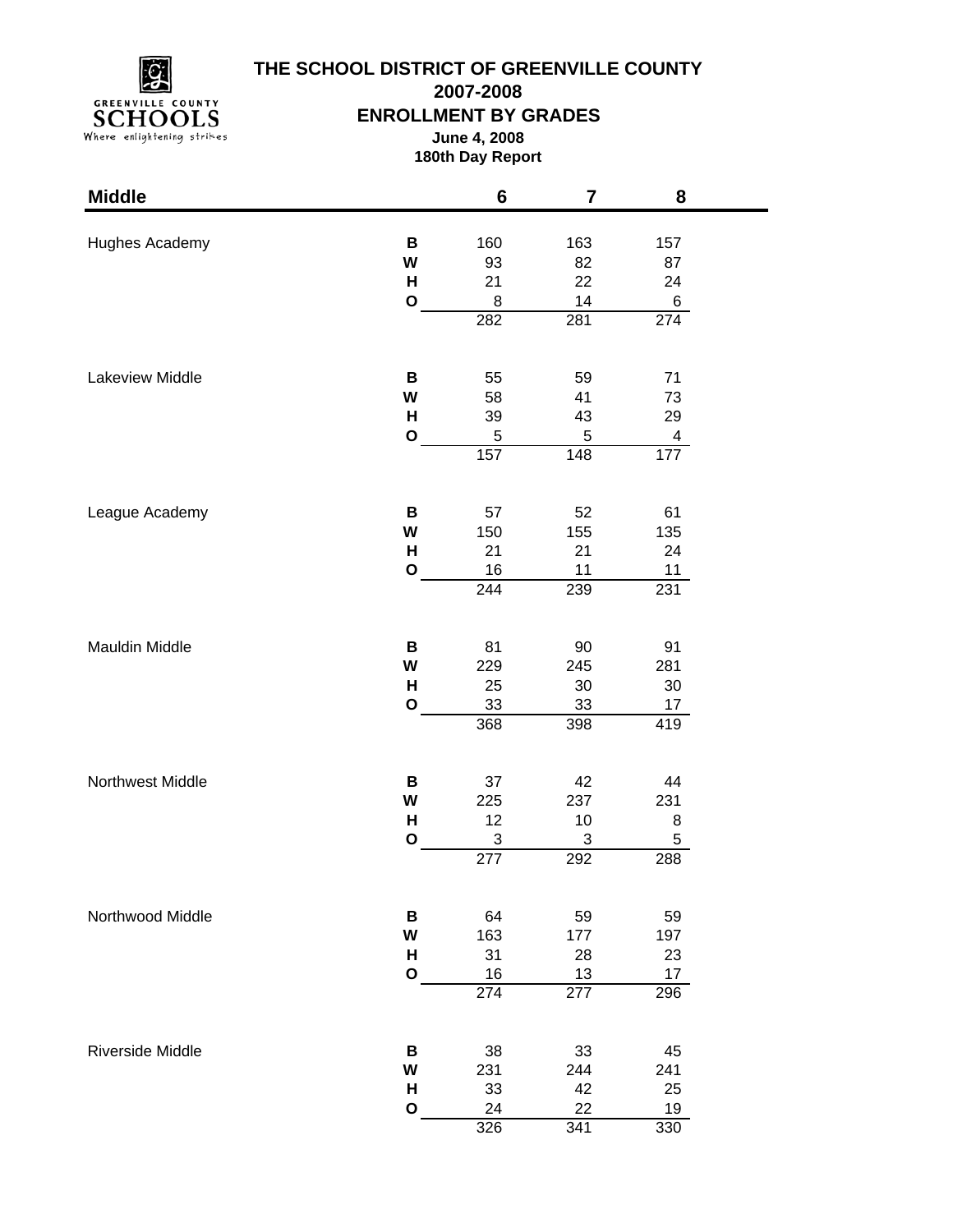

### **THE SCHOOL DISTRICT OF GREENVILLE COUNTY**

**2007-2008**

#### **ENROLLMENT BY GRADES**

**June 4, 2008 180th Day Report**

| <b>Middle</b>               |              | $6\phantom{1}$               | $\overline{7}$            | 8                |
|-----------------------------|--------------|------------------------------|---------------------------|------------------|
| Sevier Middle               | $\, {\bf B}$ | 55                           | 63                        | 63               |
|                             | W            | 119                          | 129                       | 131              |
|                             | H            | 19                           | 16                        | 19               |
|                             | $\mathbf{o}$ | $\,6$                        | 6                         | 10               |
|                             |              | 199                          | 214                       | 223              |
|                             |              |                              |                           |                  |
| <b>Sterling School</b>      | B            | $\mathbf 1$                  |                           |                  |
|                             | W            | 66                           | 48                        |                  |
|                             | H            | $\overline{a}$               | 1                         |                  |
|                             | $\mathbf{o}$ | 3                            | $\ensuremath{\mathsf{3}}$ |                  |
|                             |              | $\overline{70}$              | 52                        |                  |
| Tanglewood Middle           | $\, {\bf B}$ | 109                          | 127                       | 120              |
|                             | W            | 57                           | 44                        | 48               |
|                             | H            | 36                           | 44                        | 44               |
|                             | $\mathbf{o}$ | 10                           | 4                         | 1                |
|                             |              | 212                          | 219                       | $\overline{213}$ |
| <b>Washington Center</b>    | $\, {\bf B}$ | $\overline{2}$               | 3                         | 1                |
|                             | W            | $\overline{\mathbf{4}}$      | $\overline{7}$            | 5                |
|                             | H            | L,                           | L,                        | $\overline{a}$   |
|                             | $\mathbf{o}$ | $\qquad \qquad \blacksquare$ |                           |                  |
|                             |              | $\overline{6}$               | $\overline{10}$           | $\overline{6}$   |
|                             |              |                              |                           |                  |
| <b>Woodmont Middle</b>      | B            | 102                          | 106                       | 98               |
|                             | W            | 194                          | 195                       | 191              |
|                             | H            | 14                           | 17                        | $\boldsymbol{9}$ |
|                             | $\mathbf O$  | $\bf8$                       | $\,6$                     | $\mathbf 5$      |
|                             |              | 318                          | 324                       | 303              |
|                             |              |                              |                           |                  |
|                             | В            | 1,301                        | 1,397                     | 1,373            |
|                             | W            | 2,938                        | 3,005                     | 3,109            |
|                             | H            | 429                          | 483                       | 440              |
|                             | $\mathbf{o}$ | 219                          | 194                       | 164              |
| <b>Middle School Totals</b> |              | 4,887                        | 5,079                     | 5,086            |

Note: This summary does not include charter schools.

Legend: B=Black W=White H=Hispanic O=Other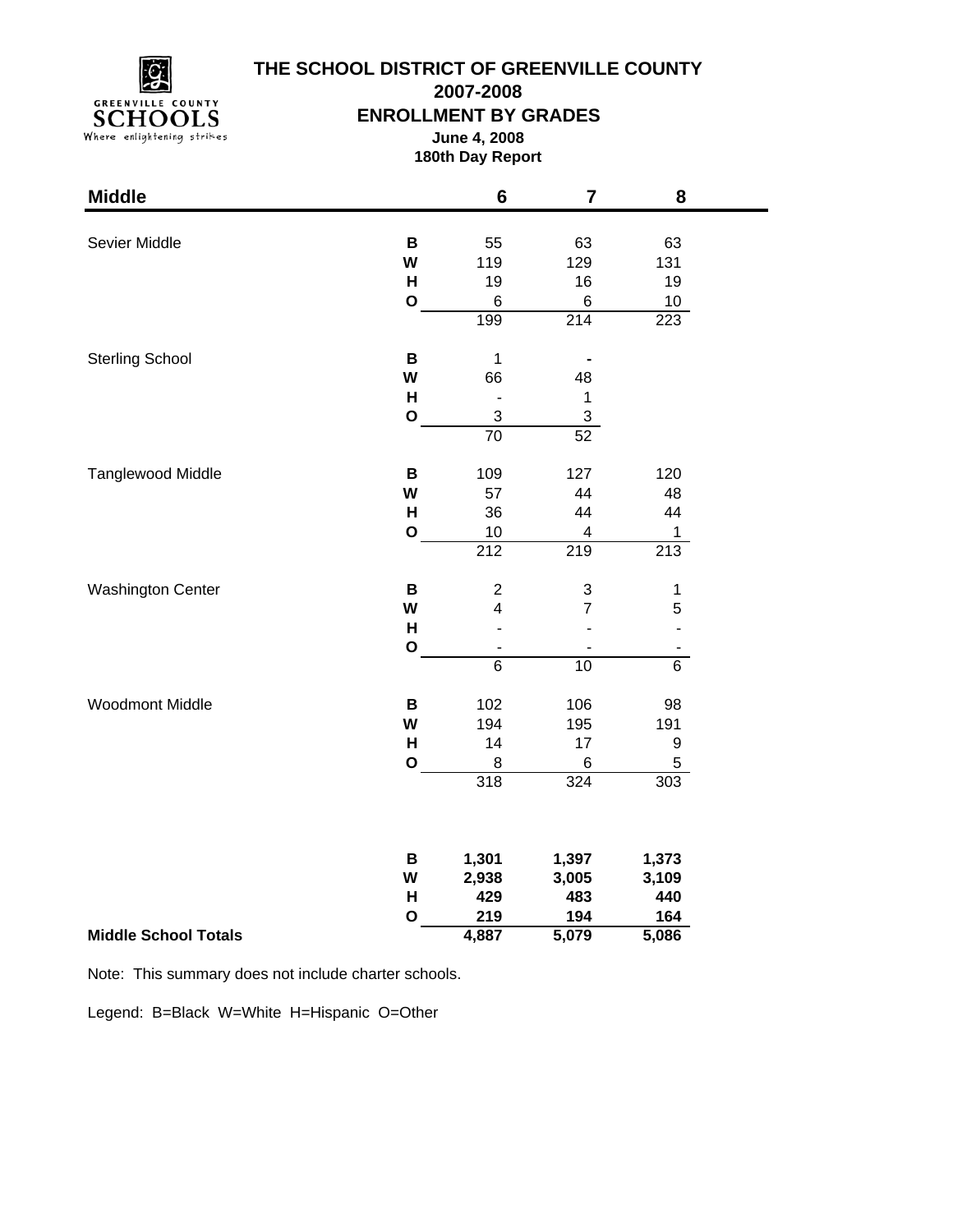| <b>TOTAI</b>                          |
|---------------------------------------|
| 332<br>531<br>58<br>48<br>969         |
| 327<br>310<br>176<br><u>19</u><br>832 |
| 37<br>820<br>27<br>15<br>899          |
| 345<br>894<br>62<br>29<br>1,330       |
| 197<br>333<br>86<br>30<br>646         |
| 194<br>590<br>103<br>$\frac{32}{919}$ |
| 271<br>761<br>80<br>57<br>1,<br>169   |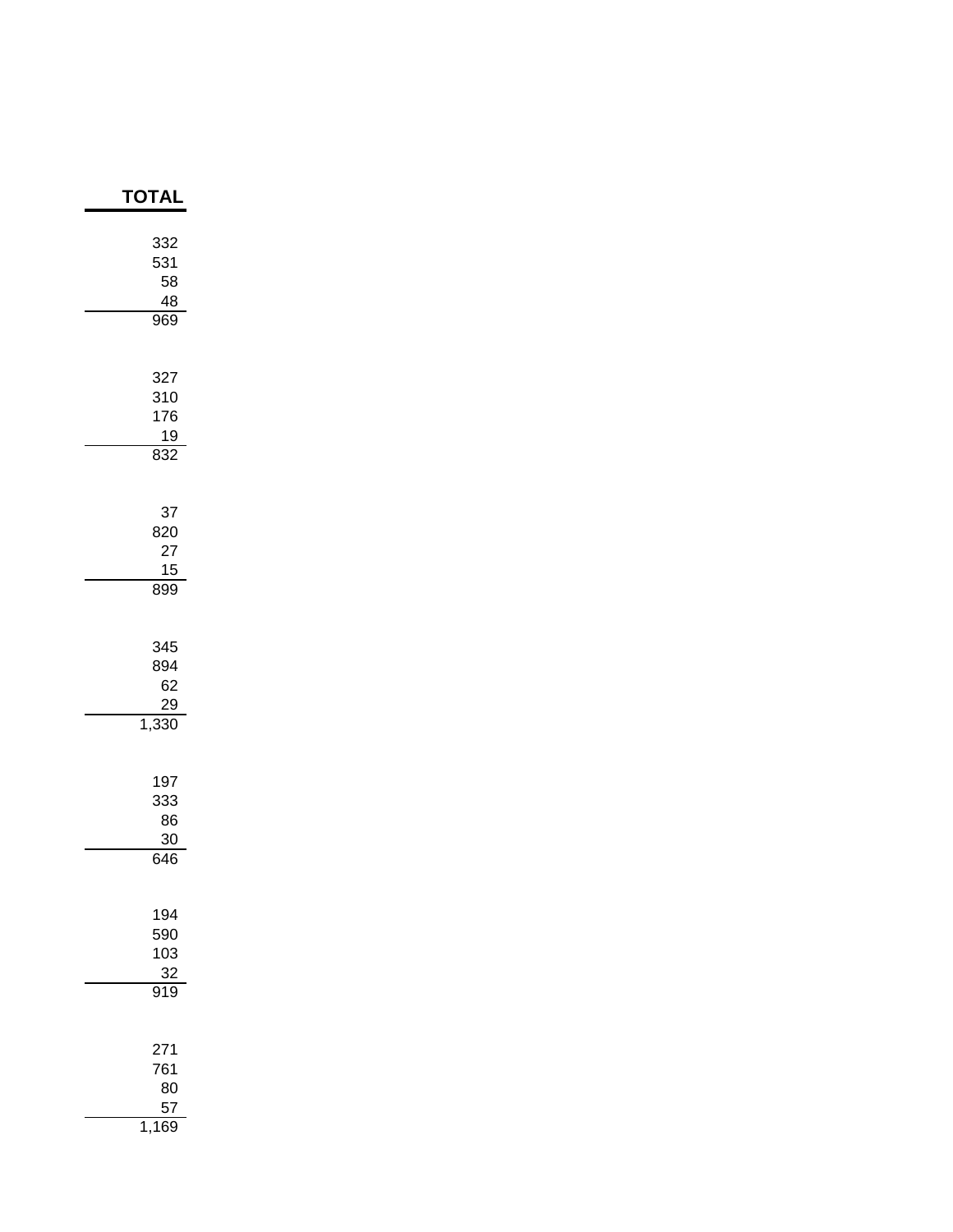| <b>TOTAL</b>                                |
|---------------------------------------------|
| 480<br>262<br>67<br>$\frac{28}{1}$<br>837   |
| 185<br>172<br>111<br>14<br>482              |
| 170<br>440<br>66<br>$\frac{38}{714}$        |
| 262<br>755<br>85<br>83<br>1,185             |
| 123<br>693<br>30<br>11<br>857               |
| 182<br>537<br>82<br>46<br>$\overline{847}$  |
| 116<br>716<br>100<br>65<br>$99\overline{7}$ |